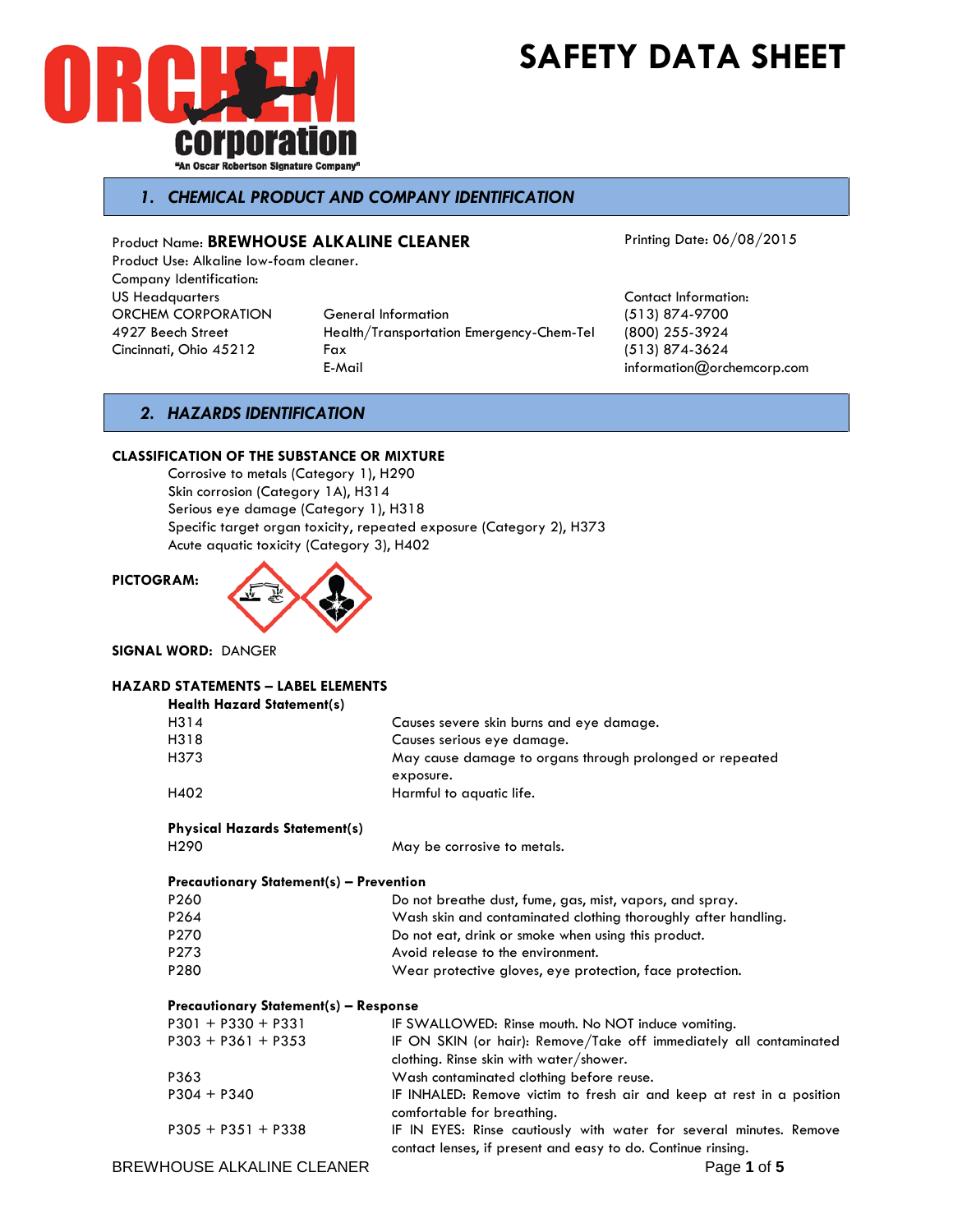#### **Precautionary Statement(s) – Storage**

P405 Store locked up.

#### **Precautionary Statement(s) – Disposal**

P501 Dispose of contents/container in accordance with applicable local, regional, national, and/or international regulations.

**Hazards Not Otherwise Classified (HNOC)** None.

### *3. COMPOSITION / INFORMATION ON INGREDIENTS*

| <b>INGREDIENT(S)</b>  | CAS#       | WEIGHT % |  |
|-----------------------|------------|----------|--|
| sodium hydroxide      | 1310-73-2  | 40-50    |  |
| sodium glucoheptonate | 31138-65-5 | 1-5      |  |

< 3% of mixture consists of ingredients of unknown toxicity. Exact percentages are withheld as trade secrets.

### *4. FIRST AID MEASURES*

**EYE CONTACT:** Get medical attention immediately. Immediately flush eyes with plenty of water, occasionally lifting the upper and lower eyelids. After 15 minutes check for and remove any contact lenses. Continue to rinse for at least 15 minutes.

**SKIN CONTACT:** Get medical attention immediately. Wash with plenty of water. Remove contaminated clothing and shoes. Continue to rinse for at least 15 minutes. Wash clothing before reuse. Clean shoes thoroughly before reuse. Destroy contaminated shoes.

**INHALATION:** Get medical attention immediately. Remove from exposure and move to fresh air immediately and keep in position comfortable for breathing. If breathing is difficult, give oxygen. Do NOT use mouth-to-mouth resuscitation. If breathing has ceased apply artificial respiration using oxygen and a suitable mechanical device such as a bag and a mask.

**INGESTION:** Get medical attention immediately. Do NOT induce vomiting. If victim is conscious and alert, wash out mouth with water then give water. Never give anything by mouth to an unconscious person. If vomiting occurs spontaneously keep airway clear.

**NOTES TO PHYSICIAN:** The absence of visible signs or symptoms of burns does NOT reliably exclude the presence of actual tissue damage. Probable mucosal damage may contraindicate the usage of gastric lavage.

## *5. FIRE FIGHTING MEASURES*

**GENERAL INFORMATION:** As in any fire, wear a self contained breathing apparatus in pressure-demand, MSHA/NIOSH (Approved or equivalent), and full protective gear. During a fire, irritating and highly toxic gases may be generated by thermal decomposition or combustion involved in a fire. Use water spray to keep fire exposed container cool. Container may explode in heat of a fire.

**EXTINGUISHING MEDIA:** Use media suitable to the cause of the surrounding fire. Do NOT use straight streams of water.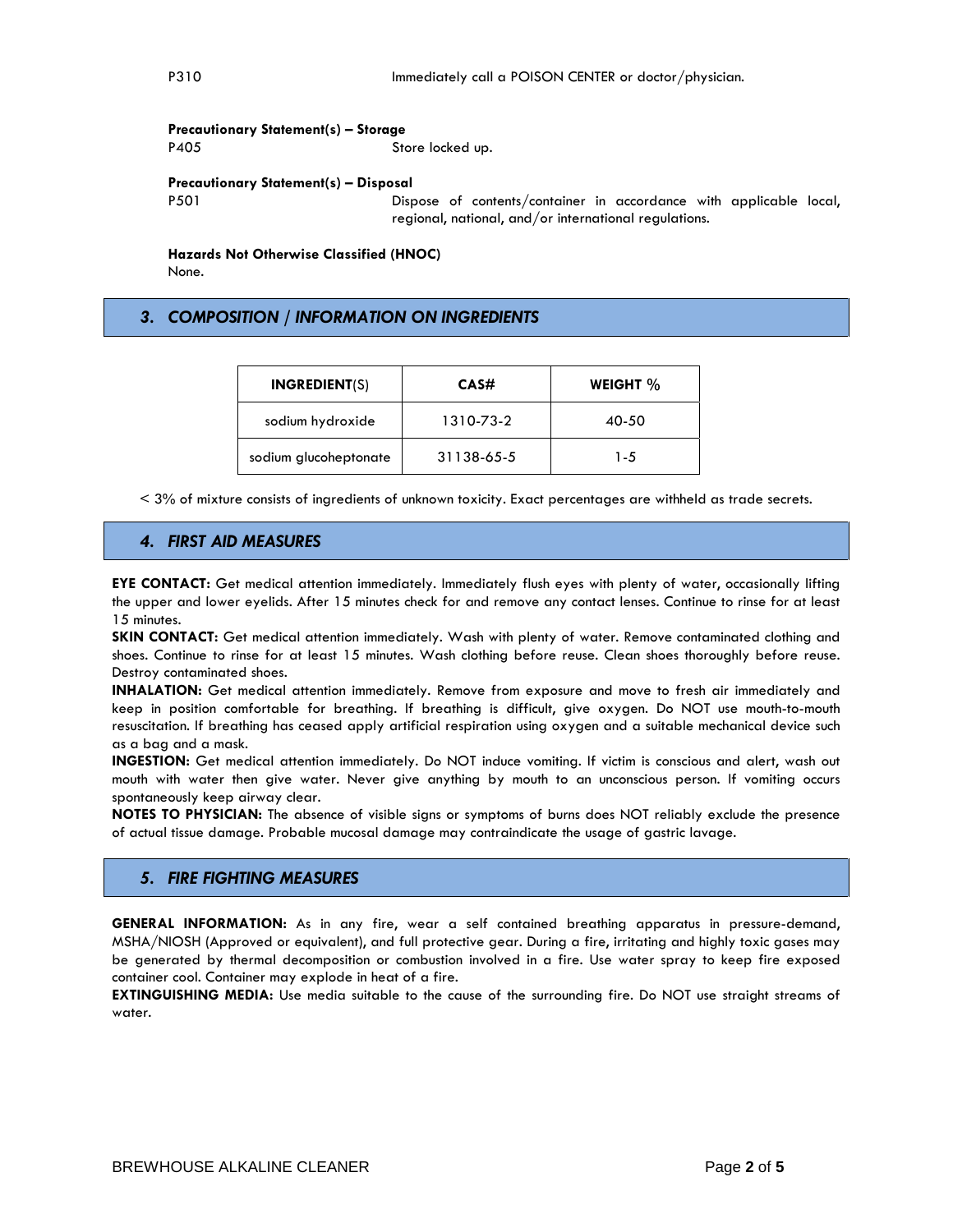#### *6. ACCIDENTAL RELEASE MEASURES*

**In Case Of Spill Or Other Release:** Remove sources of ignition. Ventilate area. Keep unnecessary personnel away. Use appropriate personal protective equipment as indicated in Section 8 of the SDS when risk assessment indicated this is necessary. Use non-sparking tools and equipment. Dike to prevent spread. Absorb with inert material. Sweep or shovel spilled materials in suitable containers. Dispose of in accordance with all local, state, and federal requirements. Do not allow product or residue to enter waterway or any source of drinking water.

## *7. HANDLING AND STORAGE*

**Handling:** Use appropriate personal protective equipment (see Section 8). Eating, drinking and smoking should be prohibited in areas where this material is handled, stored, and processed. Workers should wash hands and face before eating, drinking, and smoking. Do not get in eyes or on skin or clothing. Do not breathe vapor or mist. Do not ingest. Use only with adequate ventilation. Keep in original container. Do not reuse container. Do not use aluminum fittings or container.

**Storage:** Store in accordance with local regulations. Store in a segregated and approved area. Store in original container protected from direct sunlight in a dry, cool, and well ventilated area, away from incompatible materials (see Section 10) and food and drink. Separate from oxidizing materials and acids. Keep container tightly closed and sealed until ready for use. Protect form freezing.

## *8. EXPOSURE CONTROLS / PERSONAL PROTECTION*

**ENGINEERING CONTROLS:** Facilities storing or utilizing this material should be equipped with an eyewash facility and a safety shower (ANSI Z358.1). Use adequate general or local explosion-proof ventilation (typically10 air changes per hour) to keep airborne levels to acceptable levels.

| <b>COMPONENT</b> | CAS<br><b>NUMBER</b> | <b>ACGIH</b><br><b>TWA</b> | <b>ACGIH</b><br><b>STEL</b>  | <b>ACGIH</b><br><b>CEILING</b>   | <b>OSHA FINAL</b><br>TWA<br><b>PEL</b> | <b>IDLH</b>         |
|------------------|----------------------|----------------------------|------------------------------|----------------------------------|----------------------------------------|---------------------|
| sodium hydroxide | $310 - 73 - 2$       | ---                        | $\qquad \qquad \blacksquare$ | $\angle$ mg/r<br>⁄m <sup>3</sup> | mg/m <sup>3</sup>                      | $.0 \text{ mg/m}^3$ |

#### **PERSONAL PROTECTIVE EQUIPMENT**

**Eyes:** Wear chemical splash goggles that meet the requirements of 29 CFR 1910.133 or European Standard EN 166.

**Skin:** Wear appropriate protective gloves to prevent skin exposure (29 CFR 1910.138 or EN374).

**Clothing:** Wear appropriate protective clothing to prevent skin exposure.

**Respirators:** A respiratory protection program that meets OSHA 29 CFR 1910.134 and ANSI Z88.2 requirements or European Standard EN 149 must be followed whenever workplace conditions warrant respirator use.

## *9. PHYSICAL AND CHEMICAL PROPERTIES*

Physical State: Liquid Appearance: Clear Color: Brown Odor: Mild, characteristic Boiling Point/Range: No Data Freezing Point/Range: No Data Flash Point: None Phosphorous Content as %P: None Vapor Pressure: No Data Vapor Density (air=1): No Data V.O.C.: None Specific Gravity (water=1):  $\sim 1.47$ <br>Water Solubility: 100% Water Solubility: pH: >13@100% Volatility: No Data

BREWHOUSE ALKALINE CLEANER **FOULD ASSESSED ASSESSED ASSESSED.** Page 3 of 5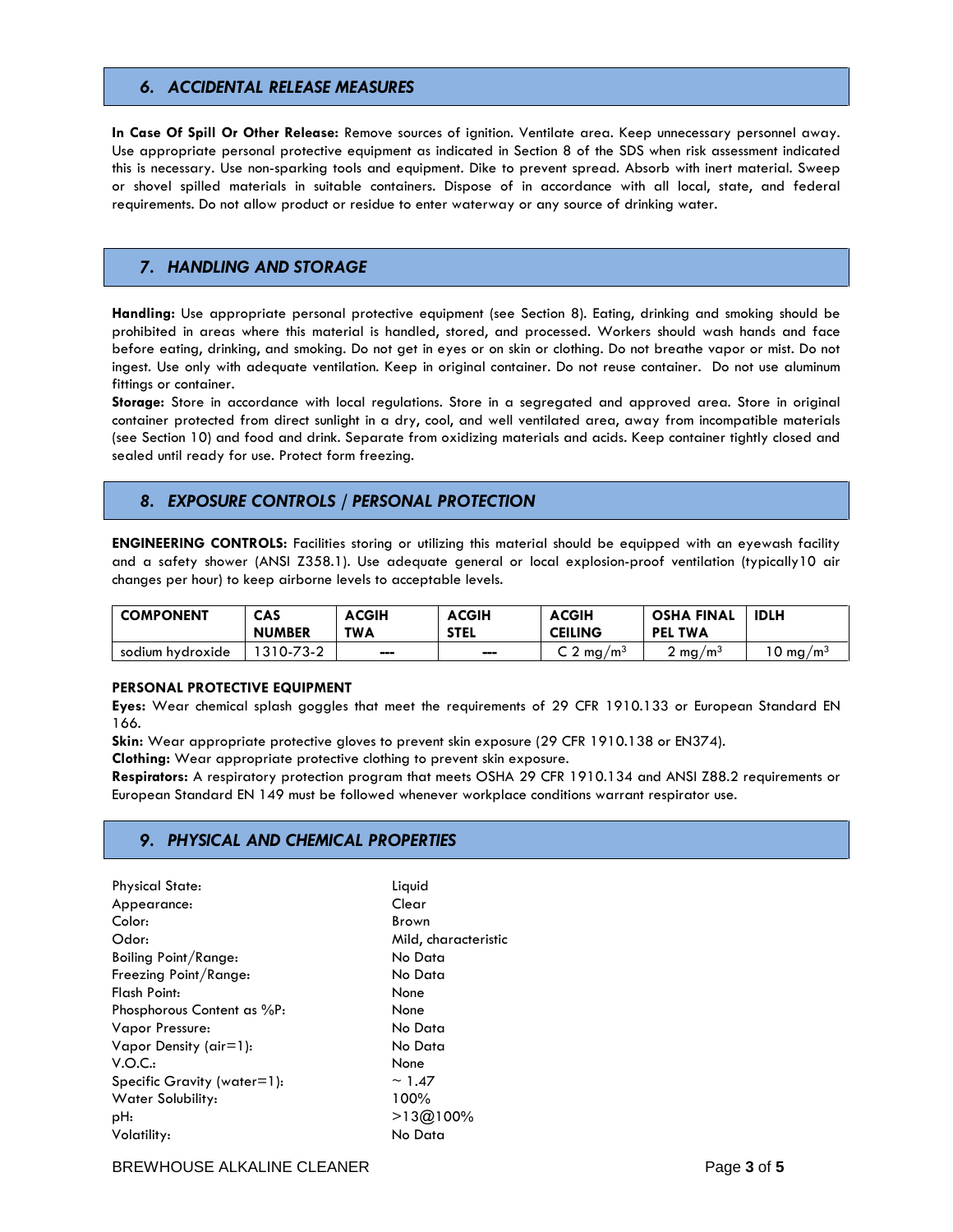# *10. STABILITY AND REACTIVITY*

**Stability:** The product is stable.

**Incompatibility with Various Substances:** Reactive or incompatible with the following materials: oxidizing materials, acids, copper, copper alloys, aluminum, nickel, zinc. Carbon monoxide gas may be formed upon contact with reducing sugars, food and beverage products in enclosed spaces.

**Hazardous Polymerization:** Under normal conditions of storage and use, hazardous polymerization will not occur. **Hazardous Decomposition Products:** Decomposition products may include the following materials: carbon dioxide, carbon monoxide, sodium oxides.

# *11. TOXICOLOGICAL INFORMATION*

**TOXICITY:** No Data Available For Product.

**CARCINOGENICITY:**

| <b>Product/Ingredient Name</b> | <b>ACGIH</b> | <b>ARC</b> |     |
|--------------------------------|--------------|------------|-----|
| ---                            | ---          | ---        | --- |

### *12. ECOLOGICAL INFORMATION*

**ENVIRONMENTAL INFORMATION:** No Data Available For Product.

### *13. DISPOSAL CONSIDERATIONS*

Chemical waste generators must determine whether a discarded chemical is classified as a hazardous waste. U.S. EPA guidelines for the classifications are listed in 40 CFR 261.3. Additionally, waste generators must consult state and local hazardous waste regulations to ensure complete and accurate classifications.

## *14. TRANSPORTATION INFORMATION*

**U.S. DOT Bill of Lading Description:** UN 3266, corrosive liquid, basic, inorganic, N.O.S. (Sodium Hydroxide), 8, II

## *15. REGULATORY INFORMATION*

#### **INTERNATIONAL INVENTORIES**

All components of this product are listed on the following inventories: U.S.A. (TSCA), Canada (DSL).

#### **U.S. REGULATIONS**

**CALIFORNIA PROPOSITION 65:** None of the components of this product are listed.

#### **STATE RIGHT TO KNOW (RTK)**

| INGREDIENT(S)            | $\cdots$<br>-ASH                                      | AA.<br>,,, | N. | ΜN |
|--------------------------|-------------------------------------------------------|------------|----|----|
| ardroxide i ∴ardi<br>iım | $\sim$ $\sim$<br>.<br>$\cdot$ $\cdot$ $\cdot$ $\cdot$ |            |    |    |

#### **CERCLA/SARA 302/304**

| INGREDIENT(S)    | CAS#      | WEIGHT $\%$ | <b>CERCLA/SARA</b><br><b>RQ(LBS)</b> | <b>SECTION 302TPQ</b><br>(LBS) |
|------------------|-----------|-------------|--------------------------------------|--------------------------------|
| sodium hydroxide | 1310-73-2 | 40-50       | 1000                                 | ---                            |